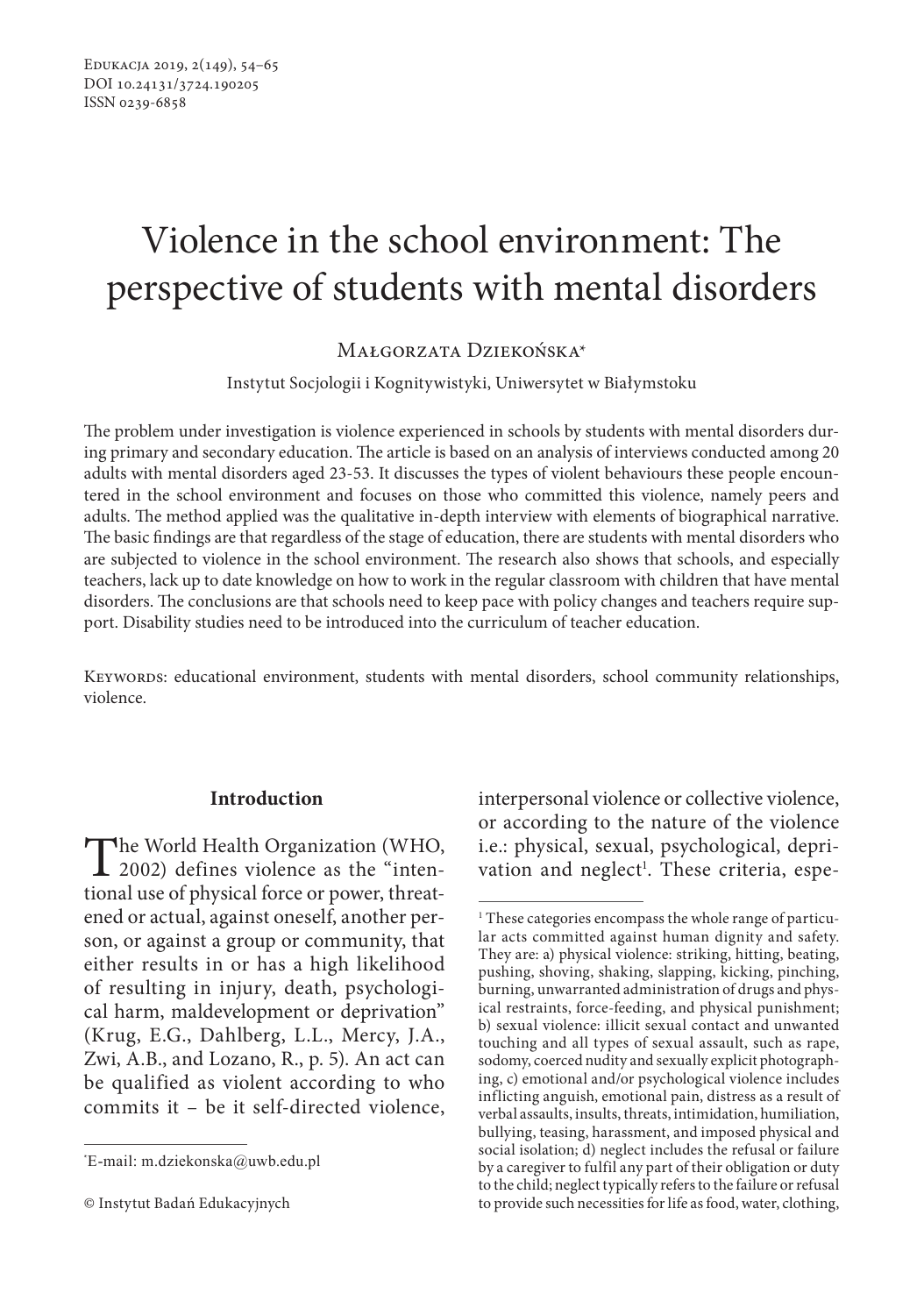cially when illustrated by specific examples of unacceptable behaviour (see footnote 1), draw a straight line between what is and what is not an act of violence. Nevertheless, when it comes to research results, it is still difficult to report on violence and especially violence against disabled children. There are many reasons for this: violence and disability are operationalized differently by different researchers; research samples and methods vary and so the results may differ as well. There is almost no data on victimization – especially concerning children and youth with disabilities – many acts of violence in general do not come to the attention of authorities – they are not reported, and those that are contain insufficient information, so exploring the problem is difficult (Krug et al., 2002). Violence towards students with mental disorders is hardly mentioned. What is, however, slowly gaining attention is violence towards disabled persons in the school environment. According to The World Report on Disability 2011:

Violence against students with disabilities, exercised by teachers, other staff, and fellow students – is common in educational settings. Students with disabilities often become the target of violent acts including physical threats and abuse, verbal abuse, and social isolation. The fear of bullying can be as great an issue for children with disabilities as actual bullying. (WHO, 2011, p. 216)

There is hardly any research data available concerning how students with mental disorders function in the school environment as well as on the cases of violence

exercised against them<sup>2</sup>. For this reason, this article provides the context by cross references to the research on the single problems of: violence against disabled adults, violence against disabled children (WHO, 2011; Merge, 2003), the education of children with disabilities (Shah, Tsitsou and Woodin, 2016), the education of students with mental disorders and their functioning in the school environment (Namysłowska, 2010; Goodley and Runswick-Cole, 2011), the education of teachers, (Santos, G., Sardinha, S. and Reis, S., 2016) as well as general concepts of mental disorder (Gulliver, Griffiths and Christensen, 2010) and violence.

Among the most important reasons for such a scarcity of knowledge on the subject is the fact that children and adolescents with mental disorders are difficult to diagnose. First of all, researchers explain that the early symptoms of many mental disorders emerge during adolescence and young adulthood, with around half beginning by the mid-teens. Using the example of students with schizophrenia, the symptoms may be: changes in behaviour – a good learner suddenly has problems concentrating and remembering information and his/her learning results are poor; a calm student has mood swings or prefers to spend time alone rather than with peers; it may be difficult to understand his/her speech. In the case of diagnosed students, medication can also cause specific, embarrassing side effects contributing to

shelter, personal hygiene, medicine, comfort, personal safety, and other essentials of life; e) abandonment refers to the desertion of the child by the caregiver and differs in the degree of severity of the violence because it could result in life-threatening situations leading to death; at the least, it generally results in the neglect of the necessities for life as well as emotional and psychological abuse. (Merge, 2003, pp. 43–44)

<sup>2</sup> There is also not much data on disabled people in Poland, especially those with mental disorders. The Office of the Government Plenipotentiary for Disabled People (Health Conditions, 2015) quotes the data on disability collected in the National Census of Population and Housing conducted in 2011 by Statistics Poland as the most recent. The data indicate that there are 4.7 million disabled people in Poland, constituting 12.2% of its population; people with disabilities constitute 11.42% of Białystok's population. No distinction is made in the census among types of disabilities and there is no information about disabled children under 16 years of age, not to mention those affected by mental disorders.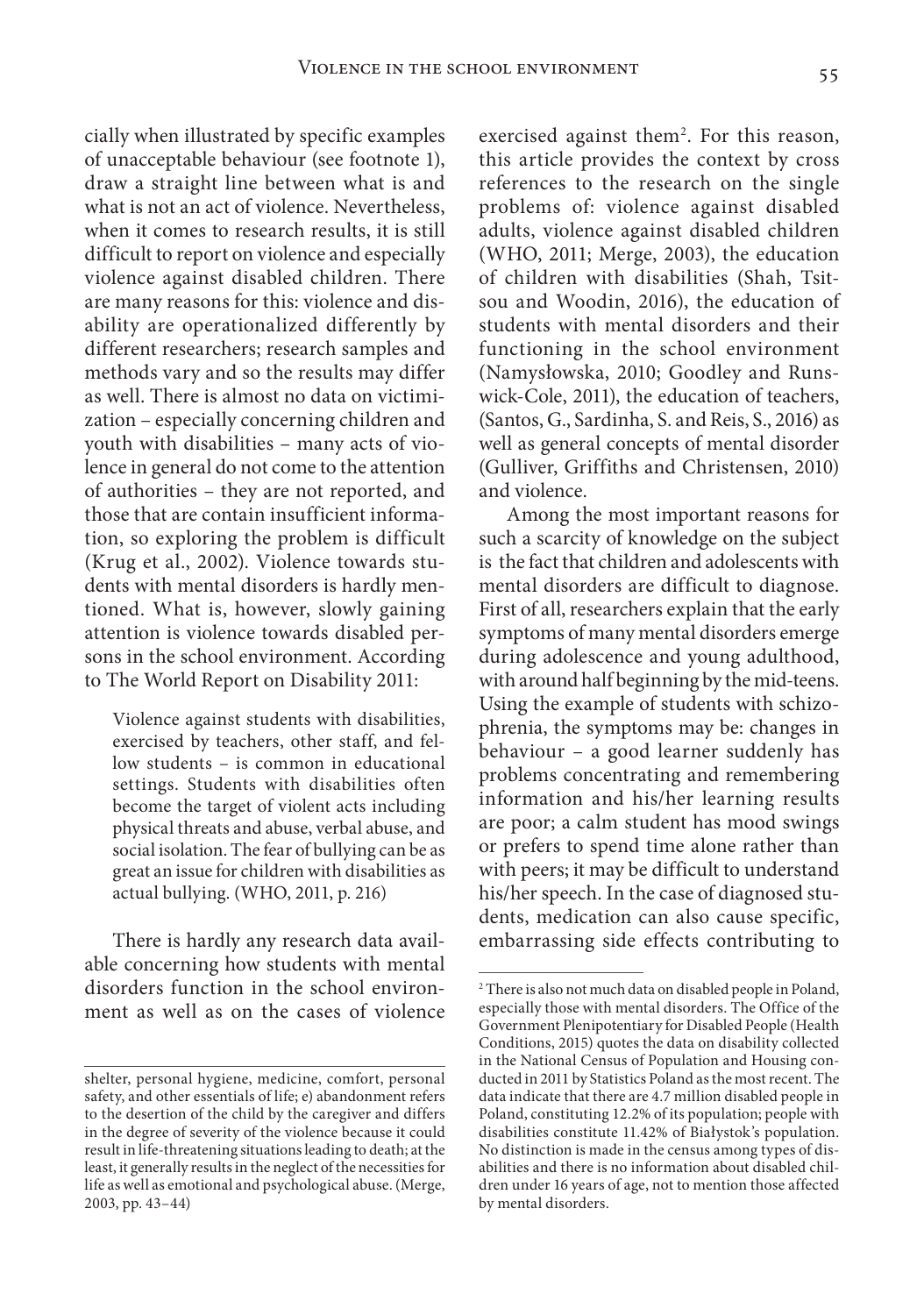the student's isolation (Namysłowska, 2010). However, adolescent emotional and behavioural problems can easily be mistaken for misbehaviour or accepted as very common in this age group. Therefore, they are probably assumed to have little clinical significance and are typically untreated. This may be the explanation of why adolescents have traditionally been overlooked in clinical and public health responses to mental disorders (Borschmann and Patton, 2018; Auerbach et al., 2016).

Second, in the Polish education system, children with visible symptoms of some disabilities are first consulted in Psychological and Pedagogical Counselling Centres. These provide help and guidance for both teachers and parents of children with intellectual disabilities, autism, impairments of movement, vision and hearing, but they do not diagnose mental disorders because this

is the mandate of health units or the Municipal Disability Evaluation Board. What is more, only parents can file an application to the Board for a diagnosis and disability certificate for their child and few parents do so. This may be another explanation of why the percentage of children diagnosed with a mental disorder is low. Undiagnosed children stay within mainstream education and are treated the same as any other pupil in the school. Neither the parents nor the educators know that these children need special treatment and not because their sometimes strange behaviour is a call for attention, but because the mental disorder they are developing is the basis for this behaviour. The data presented in Table 1 show that the number of young children who have undergone psychiatric diagnosis every year in Białystok County is low.

|      | Age              |                |        |           |           |           |            |
|------|------------------|----------------|--------|-----------|-----------|-----------|------------|
| Year | $0 - 3$          | $4 - 7$        | $8-16$ | $16 - 25$ | $26 - 40$ | $41 - 60$ | 60 or over |
| 2014 | 6                | $\overline{4}$ | 19     | 80        | 266       | 378       | 116        |
| 2015 | $\overline{4}$   | 8              | 16     | 67        | 197       | 326       | 108        |
| 2016 | $\boldsymbol{0}$ | 2              | 9      | 66        | 235       | 363       | 138        |
| 2017 | $\boldsymbol{0}$ | $\mathbf{0}$   | 13     | 78        | 220       | 337       | 132        |

Table 1 *Children and adults with diagnosed mental disabilities in Białystok County, in numbers, 2014-2017* 

Source: Author's own work on the basis of the data obtained from the Department of Human Services of the Municipal Office in Białystok.

The role of adults is crucial for young people's proper functioning. The first to notice changes and take the right steps should be the parents, but the teacher's role is central as well. Support, positive reinforcement, adaptation of educational requirements to the student's individual abilities, protection against violence and stigmatization from

other students, as well as motivating the class to support their peers in overcoming difficulties at school is what a teacher should do (Namysłowska, 2010). But reality is usually far from the ideal. The lack of knowledge on the part of parents and teachers leads to the situation in which students with mental disorders remain within mainstream education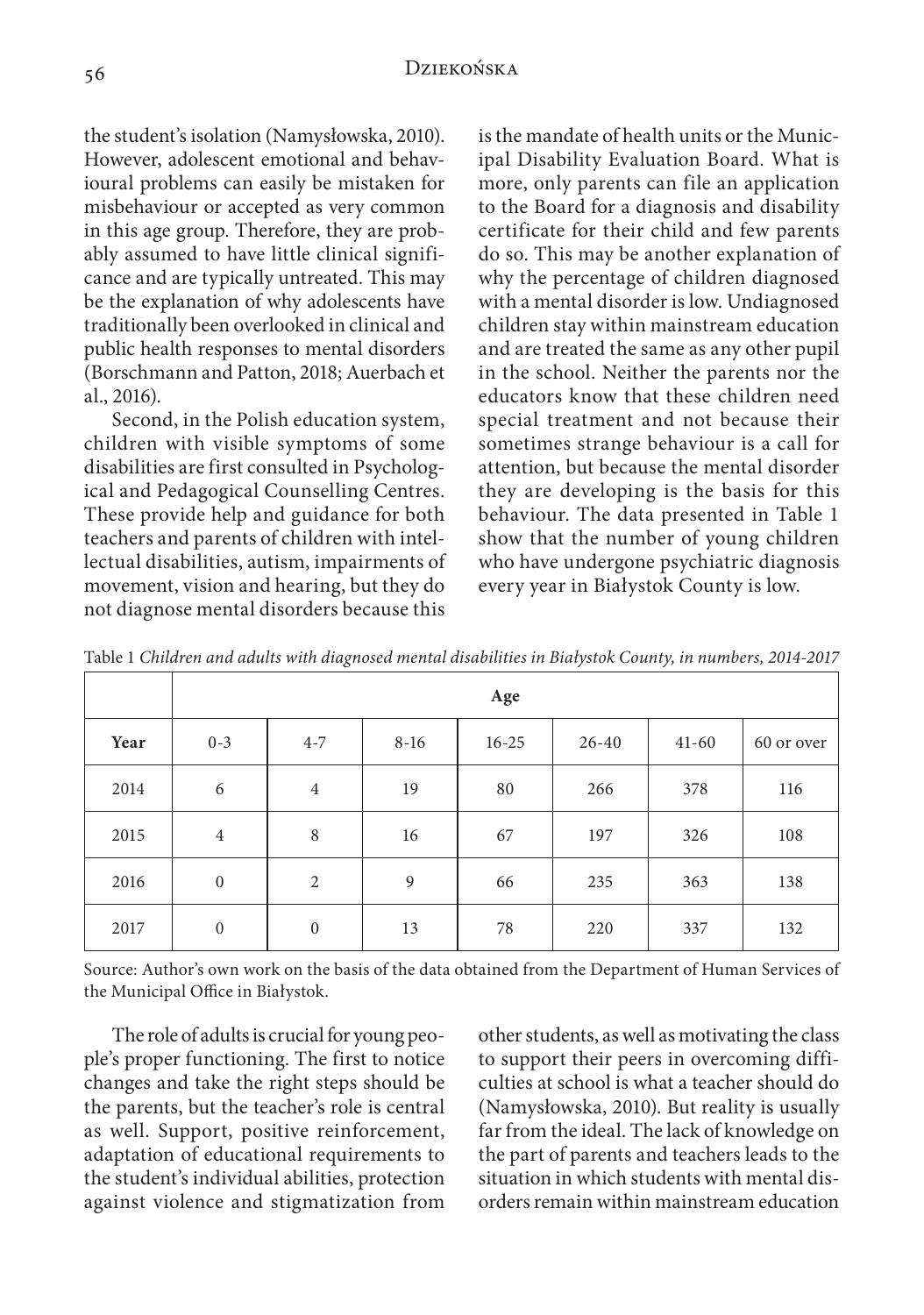and, by the same token, gain the experience of inclusive education. By definition, inclusive education encompasses mainstream schooling in which the school curriculum accommodates every child, irrespective of his/her disability (Civitillo, et al., 2016). Only a few of the respondents were diagnosed as early as in secondary school, but regardless of this knowledge, they remained within mainstream education.

The main aim of the analysis presented in the text is to describe the violence suffered in the school environment by children and adolescents with mental disorders, including the characteristics of the acts of violence and the perpetrators as well as the environment itself. All the events are presented just the way the respondents – who are adults today – remembered and told them. The questions to be answered are: What kinds of violence take place in school? Who are the perpetrators? Is school violence related to the stage of education? The text is organised as follows: first, information about the research method, the subjects and the research procedures is provided, then, the research results are presented and discussed.

## **1. Method**

#### **1.1. Research participants**

The presented research<sup>3</sup> included 20 adult residents of the city of Białystok, all with valid certificates confirming their mental disorder with the 02-P symbol and degree of disability. There were five participants classified as having a significant degree of disability and 15 persons classified with a

moderate degree; none of the participants were certified as having a mild degree of disability. The certificates were issued by the Disability Assessment Board in accordance with the legal model of disability in Poland. The group consisted of 13 women and 7 men. Ten individuals were in their twenties, five in their thirties, three in their forties and two persons were older than 50 years of age. The youngest participant was 23 years old and the oldest was 53.

Eleven of the interviewed adults went to school about 20 or even 30 years ago, so they were in the education system before the education reform of 19994 , and nine of them went through the new scheme with lower secondary school as part of their secondary education. In the Polish education system, special education is also provided, offering specially organised teaching and learning processes, as well as working methods tailored for children with special needs, but none of the interviewed adults attended such schools. They reported that this was the case because they had not been diagnosed early enough.

Out of the twenty persons interviewed, only two held a Master's degree and one a

<sup>&</sup>lt;sup>3</sup> The main research project involved 120 participants representing six types of disabilities: intellectual disability, mental disorders, autism, impairment of movement, blindness and deafness. Each group was represented by 20 individuals. This article only discusses the group of persons with mental disorders, as it was this group that mentioned violence in the school context more frequently than any other group – slightly more than by every other person (12 out of 20 people).

<sup>4</sup> Polish education underwent several changes in the past 20 years. The most significant one – education reform – took place in 1999. Aside from changes to the curriculum, the school system was also restructured. Before the reform, the school system was based on a two-step model. Primary education started at the age of seven, and after eight years, pupils could choose to continue their education at four-year general secondary schools, five-year technical vocational schools, or three-year basic vocational schools. The reform introduced one more step between primary and secondary school – lower secondary school. In the new system, primary education lasted six years, gymnasium, which was the next mandatory level, lasted another three years and pupils could then choose to continue learning in general upper secondary schools, vocational upper secondary schools or basic vocational schools. In each case, their education was shortened by one year than before the reform was introduced. Some of the interviewed adults went to school about 20 or even 30 years ago, so they were in the system before the reform. Some of the younger respondents attended school under this new scheme.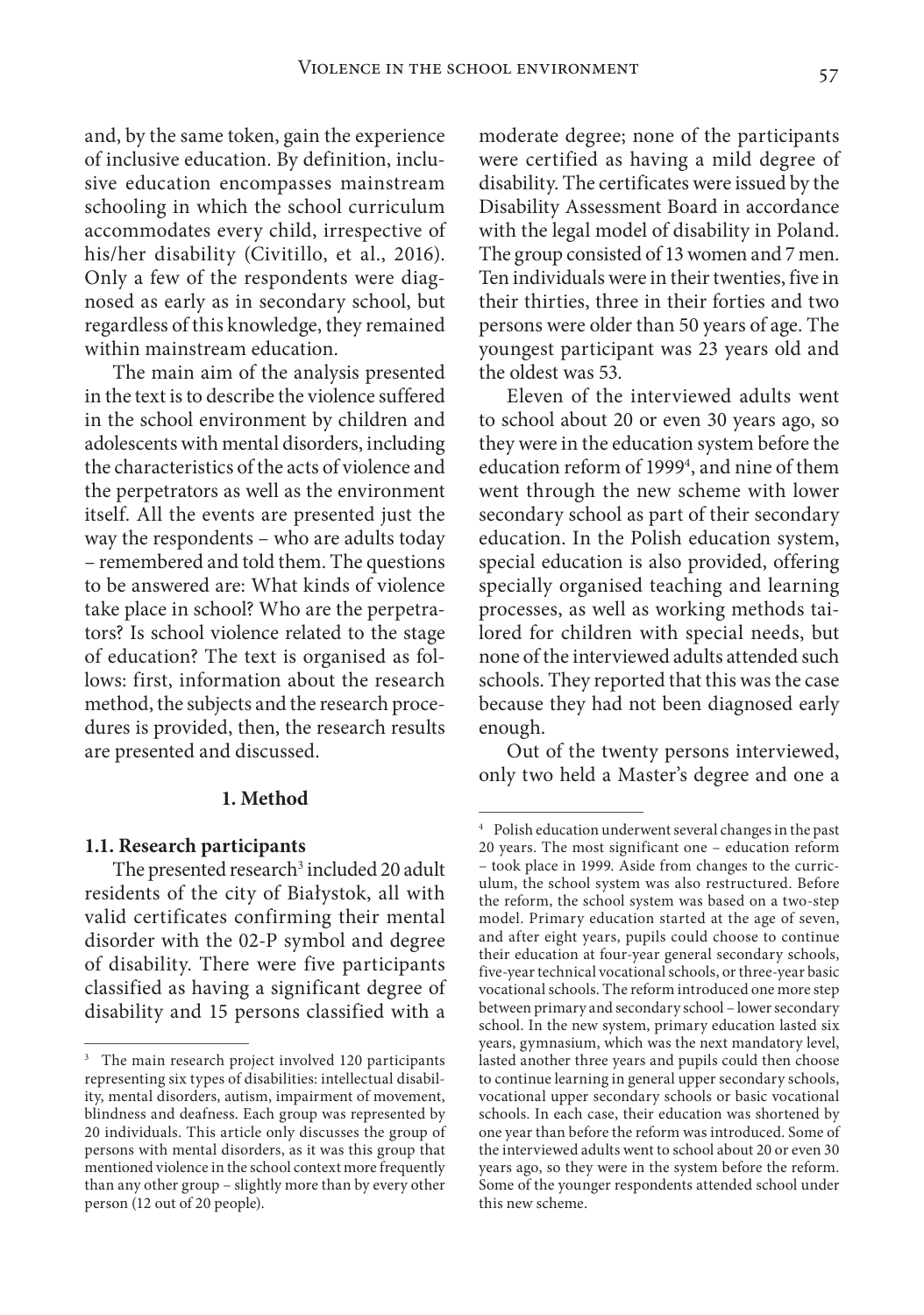Bachelor's degree – obtained after they were diagnosed. Three persons managed to complete tertiary education before they developed the disorder.

The following is a list of the mental disorders that were diagnosed among the respondents: schizophrenia, bipolar disorder, obsessive-compulsive disorder, personality disorder, phobia, depression.

## **1.2. The research**

The research was conducted in a community centre for people with mental disorders – provided by the only non-governmental organisation in the city of Białystok offering support to city inhabitants affected by mental disorders. This place was chosen as the research site to ensure a feeling of safety and to lower the stress connected with participating in the study.

The method applied was the in-depth interview with elements of biography. The method itself seeks to understand the changing experiences and outlooks of individuals in their daily lives, what they see as important, and how they interpret the accounts they give of their past, present and future (Roberts, 2002). In the course of the interview, the respondents frequently answered the questions by telling their own stories, reflecting on their lives within the social context, showing the meaning they attached to their lives, and how they acted in accordance with this meaning.

The research tool was an interview questionnaire composed of six sections addressing the following areas: general socio-economic situation, educational attainment, rehabilitation needs, labour market participation, social contacts, and violence. The questionnaire consisted of 55 open-ended questions, additional questions were asked as needed. The section on violence had 10 open-ended questions regarding: general knowledge about violence, violence experienced by disabled people, the respondent's own experience of violence, the perpetrators, the consequences of violence, knowledge of available help and how to access it, protection against violence, barriers to accessing support, the social reception of people with disabilities experiencing violence. Because the section on violence (section 6) was very sensitive, it was placed at the end of the questionnaire. In the course of the interview, it soon became apparent that the question about one's educational experience (section 2) unexpectedly opened this "black box" of bad memories. In many cases, the respondents' facial expression changed, they started to hesitate or changed the tone of their voice. Further inquiry about any difficulties they remembered in reference to their education was too often answered with details of experiences as a victim of many types of violence. When the interview entered its last stage – devoted to violence – the respondents referred back to their school experience, some also added more examples of violence experienced in other spheres of their lives<sup>5</sup>.

It was not simple to encourage 20 people to talk about their lives, especially with a person they had never seen before, but they all agreed to participate in the research. As the interview progressed, they were visibly less stressed and gradually opened up with their stories. Some of the people admitted that they really liked the interview – a few of them even thanked me for the opportunity to take part in the research. The majority of them felt very well at the time of the interview, however, in some cases, participants' health condition was influenced by the phase of their particular disorder and the side effects of their medication.

<sup>5</sup> For more details on violence experienced by people with disabilities, see M. Zemło, A. Sakowicz-Boboryko, M. Bilewicz, et al. (2018). *W kierunku inkluzji społecznej. Potrzeby osób z niepełnosprawnością w mieście Białystok*. Białystok-Gdańska: Wydawnictwo Naukowe Katedra.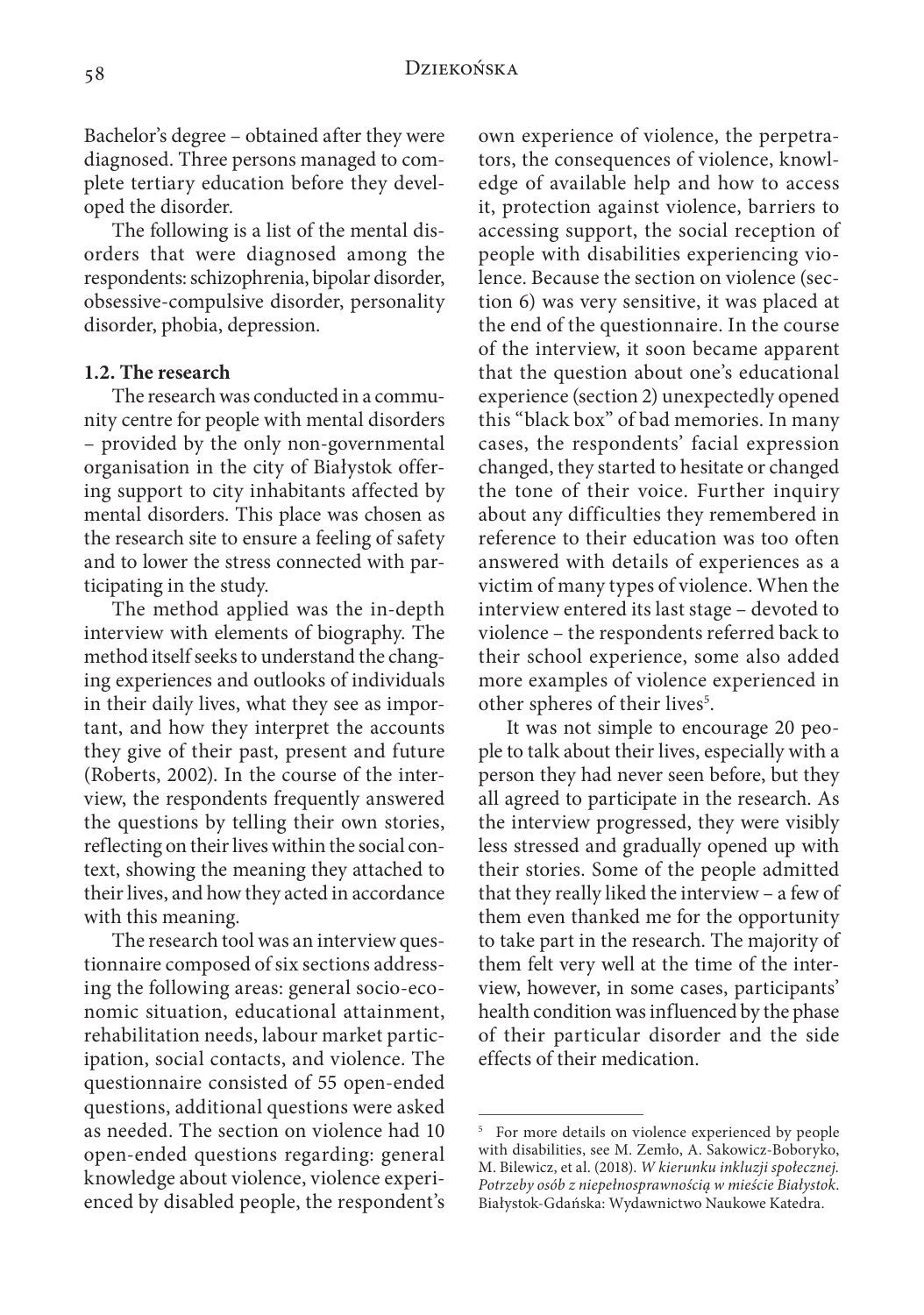#### **2. Results**

The analysis showed that out of the entire group of 20 people, 13 had experienced violence in their lives and 12 of them mentioned school as the place where it had happened. The reported cases related to acts of violence committed at every stage of education, although they were slightly more common during the secondary stage. Ten of the 12 people experienced violence in secondary school and seven of the 12 experienced it in primary school. In the text, the whole spectrum of these acts is introduced with respect to the stage of education being discussed, i.e. first referring to primary and then to secondary education. Within each section, the results are presented by the types of violence experienced by the students and the people who committed these acts. The analysis also shows that the experiences of the men and women are similar.

#### **2.1. Primary education**

Experiencing violence starts as early as in primary school. The interviewed adults remember the most vivid and, at the same time, the most embarrassing and difficult situations quite clearly even after all these years. Most of the time, these refer to relations with their peers, ranging from a lack of communication or understanding: "They stopped contacting me, talking to me, and then they started laughing at me", (I9) to bullying or physical attacks. A forty-three year old man brings up the following memories:

In primary school, I was often threatened that I would be beaten up ... after school. It was like this, in primary school, they hid my winter shoes somewhere in the locker room and I could not find them at all, and I also got sick too ... Because I came home from school in my slippers…. … and I would surely become ill then. … and they laughed … (I16)

These types of school problems naturally raise questions about the role of the adults in such situations – namely the teachers, and whether they took any steps to prevent or resolve them; whether they had any knowledge of them. All of the respondents admitted that they did not report these situations to the teachers because – as they explain it today – most of the time, the teachers did not pay attention to anything that was out of the ordinary at school, and such situations were definitely out of the ordinary. This means that the teachers did not want to be aware of difficult situations, or – if they were – they did not know what to do about them. The children felt that they were right in assuming that help would not come. In their memories, some of the teachers may have even have tried to help, but in the end, they did not. As a result, those children – the victims of peer violence – did not even consider turning to adults for help. They often stated: "Well, what about the teachers? Come on … Well, nothing. Actually, I did not say anything at all either." (I9)

The most disturbing, however, is the fact that some teachers not only did not help (neglect) but also, consciously or subconsciously, inspired the class to treat such a child badly by their own example. They obviously forgot that the crucial role they play in the school environment is that of a role model. A thirty-nine year old woman recalled:

If someone was so different and, she was a teacher, and she did not know what this person was talking about, and she immediately judged this child as stupid, and she laughed at this child in front of the class, as if she did not think anyone could have problems or that the kid may not understand something (...) maybe it was related to the disease that I could not really say what I meant … and then the teacher was irritated and angry and she sometimes said: "I do not even have anything to say to you." (I3)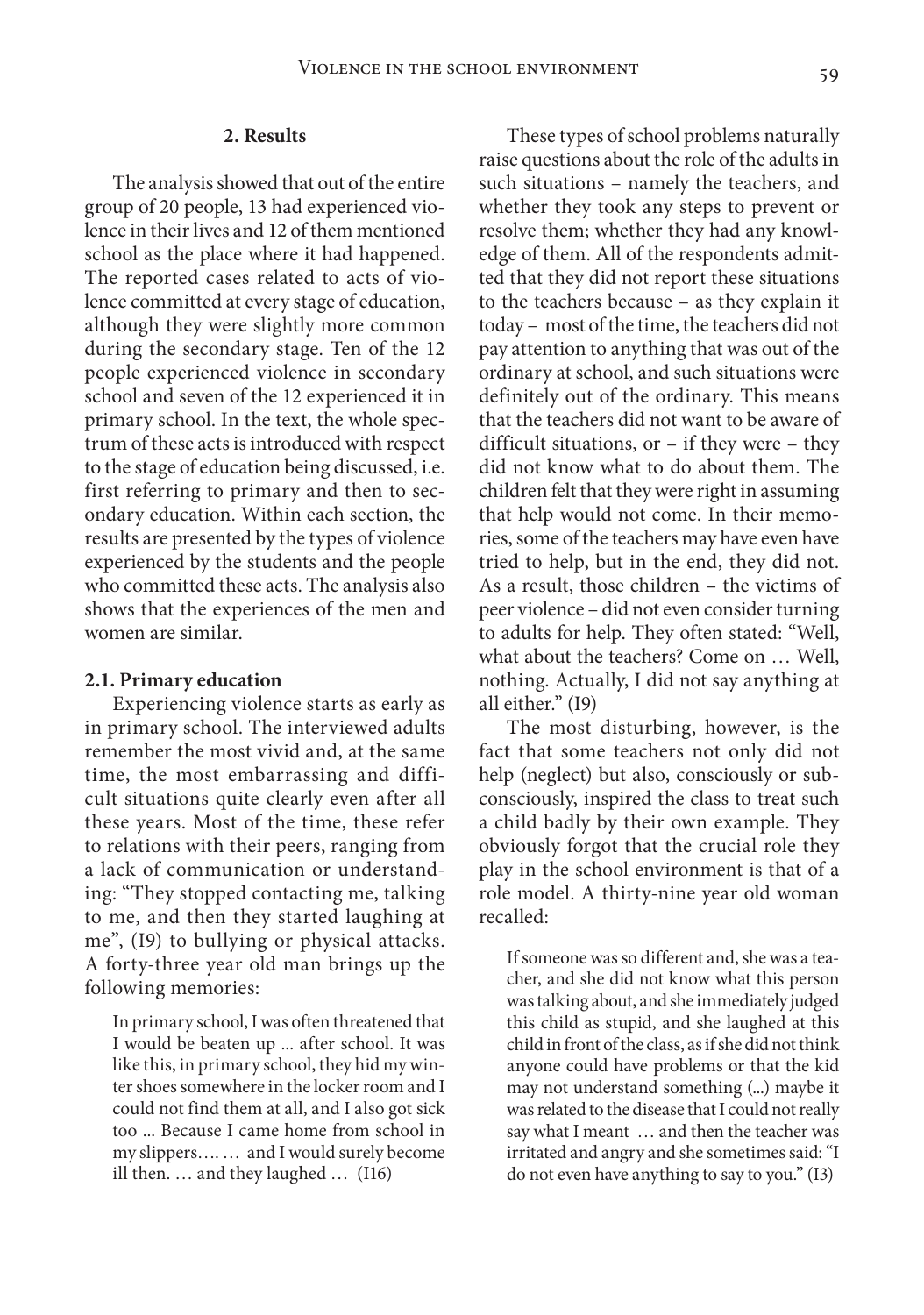Interestingly, even today, when these adults realize what the situations actually were and can name them, and talk about them openly, they still provide a justification or explanation for the behaviour of the perpetrators. The woman quoted above says: "Such were the teachers in my time, especially in my school ... But later it was good … so, I had my baptism of fire in primary school." (I3) They try to convince the interviewer that it is all over now: "It is all water under the bridge now," (I 10) as one of them calls it, but these memories are obviously vivid and painful still today, so it is not – contrary to what they say – gone now.

#### **2.2. Secondary education**

Memories of violence experienced in secondary school were among the strongest threads in the research. Those children who presented symptoms of their disorder very early developed a specific kind of attitude towards the school environment – they did not take any action, which implied tacit consent to the violence; they even blamed themselves rather than the perpetrators. In secondary school, there were many reasons why students with a mental disorder could experience violence, namely: problems with learning, relations with peers, relations with teachers and other adults.

Among the triggers of stress in children with mental disorders is the tension associated with school work, such as studying for tests, doing homework, passing exams. Some of the interviewed adults already knew at that time that their limitations in learning stemmed from their disorder, so they accepted them, thought of them as natural given their condition. They also believed that good grades were almost beyond their reach and that what was difficult for them was probably easy for the majority of their classmates. Some respondents experienced physical symptoms of stress when facing the need to complete school work, such as: bedwetting,

sleeplessness, vomiting, nervousness, etc. For some students, these problems were enough to quit further learning. All of the persons interviewed completed secondary education – not all of them took the final exams, but in many cases, this took more time and energy than they had expected.

Another important source of violence in secondary school was interpersonal relationships. Most of the time, violence was inflicted on students with mental disorders by their peers – more often than in primary school. This took many forms, ranging from neglect to physical violence – the examples given were: spitting in the face, pushing, pulling hair, throwing apple cores at the person, putting a bucket on his/her head, hiding personal belongings, not allowing them to leave the classroom or blocking the way to the toilet, offending the person and his/her family.

The noteworthy part of the stories told is that all of these people formulated their sentences stressing the first person singular. They justified "they" as the agent: "Because they did not understand my disorder, they did not accept my disorder"(I7) and blamed the "I": "In school, I had difficulties of this type that I could not find my place among my peers (…) but it was related a little to my disorder, but not only, because also with my personality" (I18) or "I did not fit in with the group, just like that... there was something about me that they didn't like and there were always fights." (I19) The interviewed adults explained that they themselves built these barriers because they took medication, whose side effects were especially visible in social situations (shaking hands, drowsiness, slow or difficult speech, weakness of the arms, etc.). These were the reasons, they say, why it was difficult for them to make contact or develop relationships with other students or simply to talk to them. They would stay away, distant from the crowd and as a result, their peers started pushing them away. But "pushing away" was among the mildest of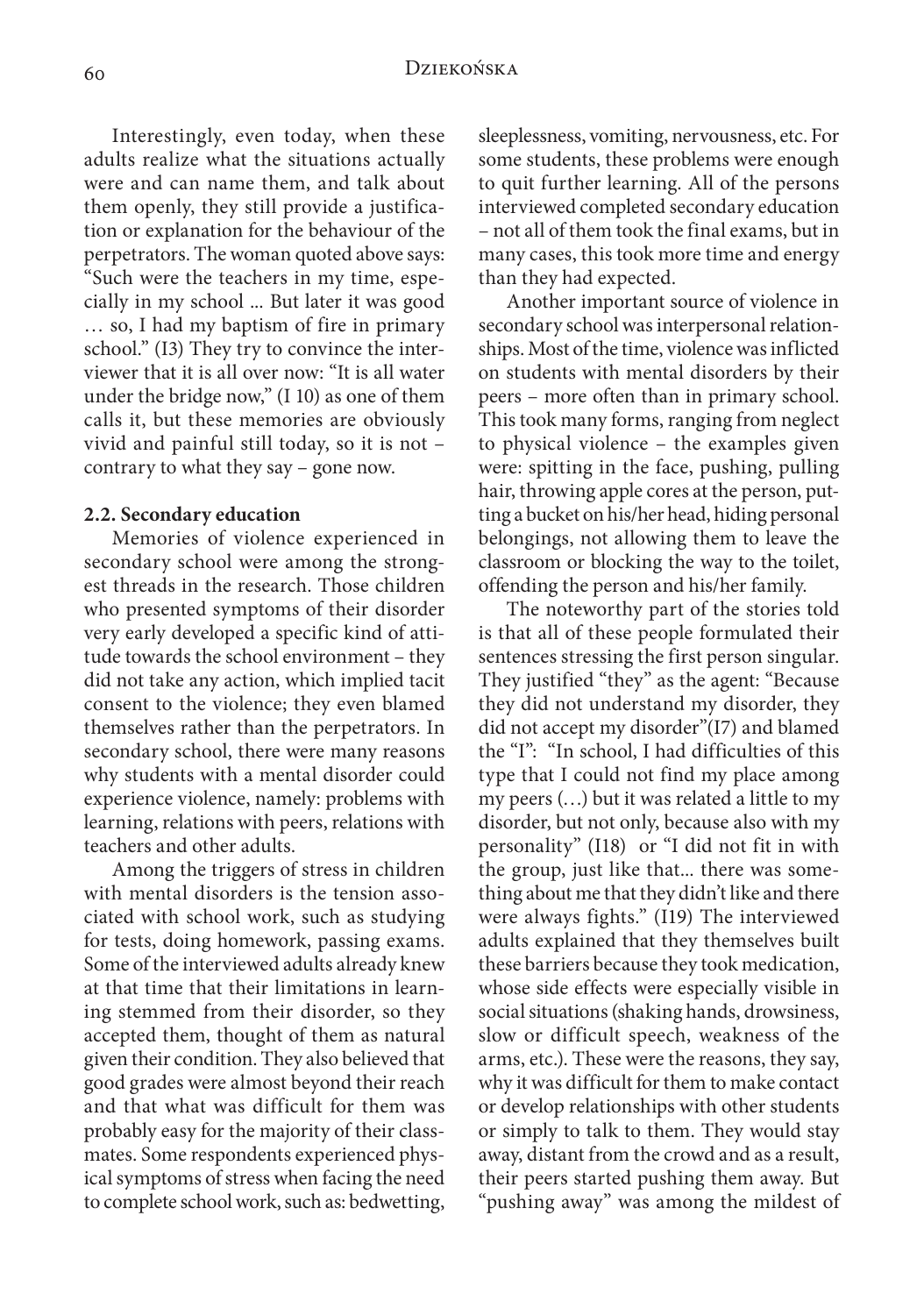behaviours. The acts of violence towards students with mental disorders also enumerated were: verbal aggression, physical aggression, laughing, neglect, lack of action, lack of help.

Secondary school teachers also played their part in the violence perpetrated against students with mental disorders. Apart from turning a blind eye to some situations – just like the primary school teachers – secondary school teachers represented the whole spectrum of behaviour which is contrary to what a teacher is expected to embody. These included: lack of empathy or understanding, unfair treatment, giving poor grades, deriding, making judgements, discouraging, demotivating, verbally expressing their frustration, losing patience.

Among the most frequently recalled discriminatory acts mentioned by the interviewees was grading. They had the impression that the teachers never believed that their good results were actually achieved because they had worked hard. A male respondent believes today that if teachers knew that students had a history of stays in a mental hospital, just as he did, or a diagnosed mental disorder, they would give them poor grades, as if they were incapable of accomplishing the assigned tasks by themselves. In addition to this, teachers believed that these students cheated on tests, they did not believe that other students could copy from them, but only that they copied test answers from the others. They would also say exactly what they meant, and did not mince their words. These are only two of such situations:

Some said that I was treated preferentially or "Sir, you'd better sit down. You have nothing intelligent to say, after all" – that's what he said, the teacher said this.  $(116)$   $($ ...) for example a Polish teacher did not want to give me an A at the end of lower secondary school when she learned from a school counsellor that I attended therapy sessions.She also did not recommend me to the more prestigious high school. (I2)

This resulted in failing aspirations, weakening or loss of self-confidence and faith in achieving success, and, finally, abandoning further educational plans.

When asked how they responded to all these situations, the interviewees often said that they did not respond, and that they were left alone. They thought about looking to other adults, such as the school counsellor, psychologist, or a tutor for help, but then they stopped themselves from doing so for fear of being called a snitch. The way out they found was to pretend that it was nothing, that it did not hurt. From today's perspective, they say that the adults noticed everything, provided that they wanted to, and that what happened to them was impossible to miss:

I mean, I think [a very long pause here] … well, you have to want to notice it … because this is also something that, after all, everyone – colleagues, teachers – everyone has seen it … only, well, there is something that … makes it difficult to oppose. (I18)

School as an institution also leaves much to be desired in the matter under discussion. First and foremost, support was expected to come from the school counsellor, who was actually not there for students with mental disorders. The respondents reported that there was no psychologist in their schools, or, if there was, he/she was usually too busy to intervene in ongoing situations. Students could talk to them about such situations, but not when they were actually taking place – they had to make an appointment and wait. Many times, the school psychologist or counsellor did not know that students had mental disorders, and/or did not react to this. The students felt left on their own and this impression has remained to the present.

There were also cases in which the problems encountered by students with mental disorders were solved in another way – they were simply silenced. The schools attended by some of the respondents were entirely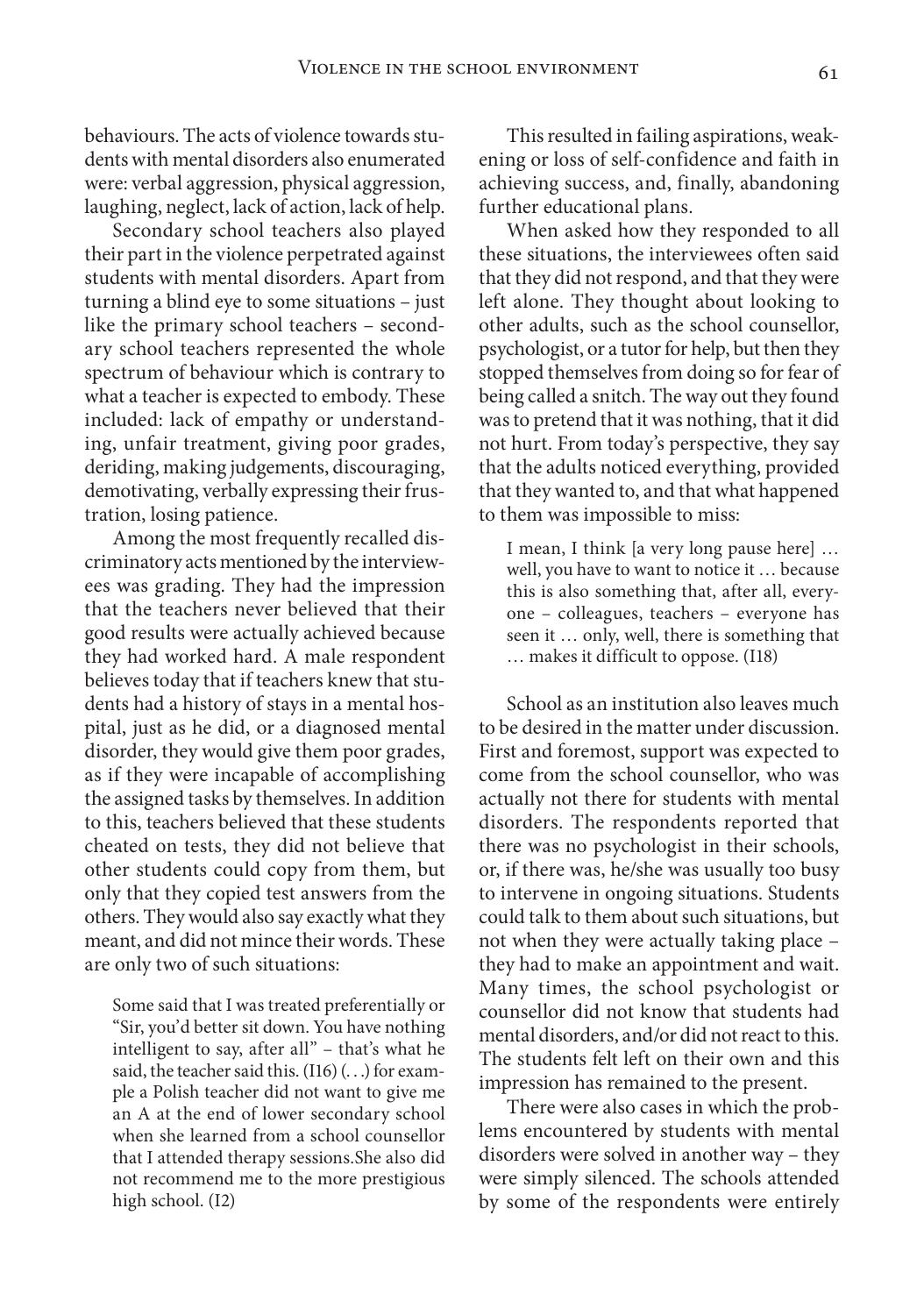# 62 Dziekońska

focused on educational achievements, and such students were obviously lagging behind. Students, or their parents, were then told that they lowered the school's average, and therefore, it would be advisable for them to change schools.

Some interviewed adults had good memories of their school days and the people around them. Several remembered schoolmates acting kindly towards them, as well as the school taking actions in their favour. They mostly mentioned adults whom they described as: helpful, caring, supportive, open, attentive and the fact that they were respected by those adults – just like any other student. Some schools tried to help by using the tools that were at their disposal, such as school counselling and individual lessons organised by the school for those who qualified. The respondents still appreciate that today.

There were eight people who did not experience violence at school. Seven of them were affected by mental disorders after completing secondary education. Those who continued their education faced problems associated with their health condition: poor concentration, problems with acquiring knowledge and remembering information, difficulties with joining and staying in the student group. They all stated that they were accepted by their peers and that it was entirely their own decision to give up further education.

## **3. Discussion and conclusion**

The analysis yielded several important results. The key findings are that despite considerable age differences in the group of respondents, as well as the different time periods of the reported events taking place, children and adolescents with mental disorders were at risk of experiencing violence in the school environment. The acts of violence ranged from neglect through verbal to physical ones, and the perpetrators were both peers and adults. One of the strongest reasons for becoming the victims of violence was the students' health condition. This is consistent with previous research analysing violence towards disabled people, including individuals with mental disorders (WHO, 2011).

The essential results of the analysis refer to the two stages of education. In the studied group, violence happened slightly more often in secondary school than in primary school, which could be due to the fact that mental disorders more often start in adolescence and early adulthood (aged 16–24) than in childhood (Gulliver, Griffiths and Christensen, 2010). The data also indicate that regardless of the stage of education, some adults "failed their exam": first, when they did not stop the peer violence, and second, when they inflicted violence themselves. A possible explanation for this is that being part of the education system, students must meet the system's requirements. In light of performance indicators, school rankings, etc., the learners who score low affect the school's effectiveness. So, in a way, this is a system that imposes violence on those learners (Goodley and Runswick-Cole, 2011). This was openly stated by a few respondents who could not meet the school's standards and were advised to quit. But these cases also prove that schools need to concentrate on factors that go beyond only the teaching-learning process, and to accomplish the school's primary mission – that of education in its full meaning. In the school environment, it is the responsibility of adults to acknowledge any differences and to act professionally in relationship to this situation, as well as to keep the school environment safe, value-oriented and fair. The research findings confirm that the opposite has been taking place for decades. Therefore, these results, and many others (Cosier – Pearson, 2016; Meyers – Lester, 2016; Ferguson, 2006) call for a holistic approach to teacher education,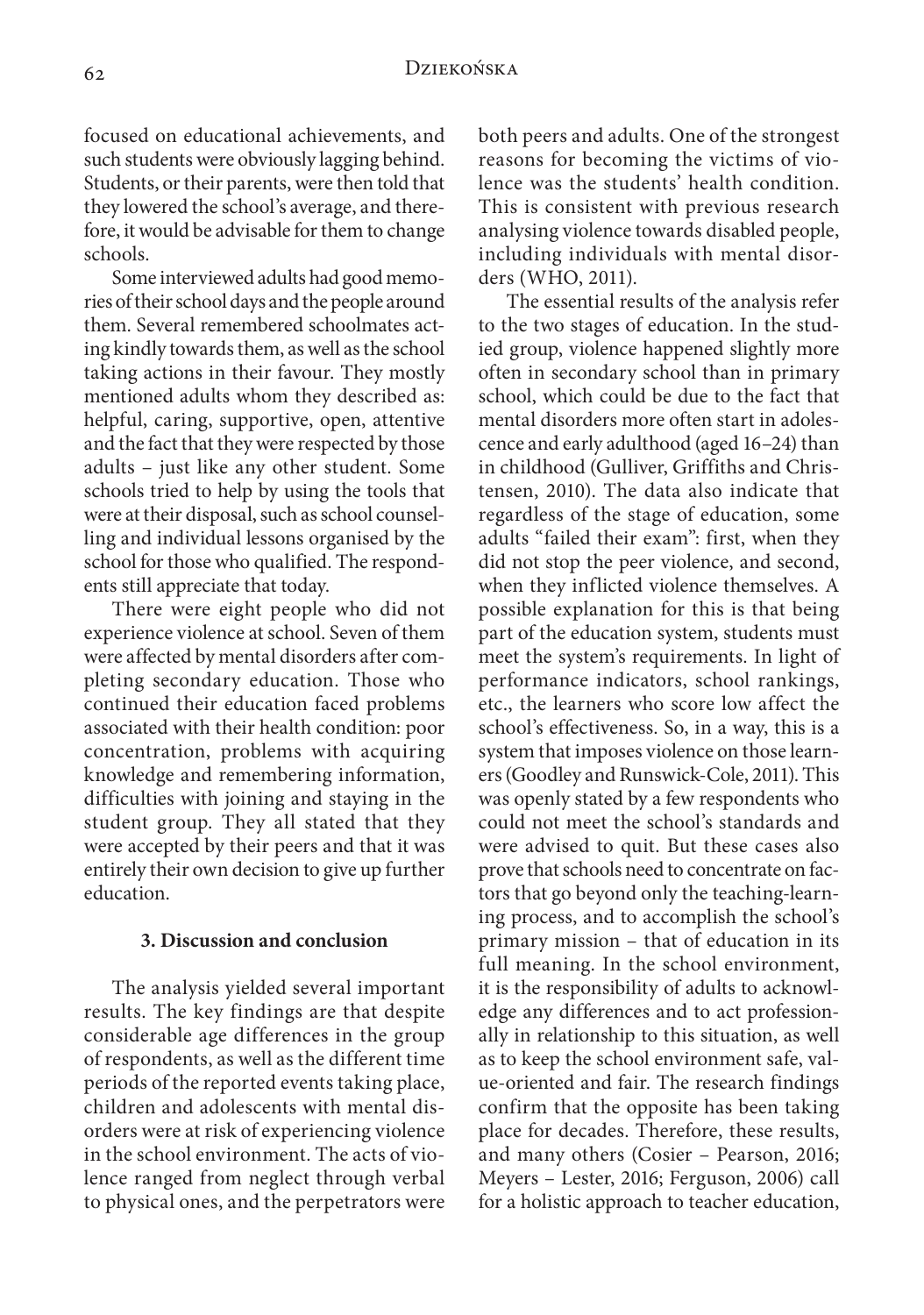not only in terms of knowledge about special education needs (SEN) or disability studies (DS), but also in terms of teachers' attitudes. It is also crucial that teachers are ensured support along the way. For now, the lack of time, limited experience and knowledge of SEN, along with limited opportunities to work with specialists have been effectively standing in their way.

These results, interpreted in the context of inclusive education, are just one more voice in the ongoing discussion of this issue, which join those of Hyatt and Hornby (2017), Civitillo, Moor and Vervloed (2016), Santos, Sardinha and Reis (2016), Waitoller and Thorius (2015) and Valle and Connor (2011), who show the practical outcomes for this type of approach. Aside from the desperate need for teachers' support (Hyatt et al., 2017; Civitillo, et al., 2016; Golder at al., 2005; Naukkarinen, 2010), there is also the argument of the consequences of inclusion for SEN students. In the research, due to lack of information and diagnosis, children with mental disorders naturally fell into mainstream education and were treated in accordance with the tenets of this assumption. One of the immediate results was stigmatization (Mehta and Thornictroft, 2010). All that, combined with the lack of confidence, a loss in self-esteem and low social interactive skills (Hyatt et al., 2017), left such students vulnerable to aggression from their peers. The respondents even believed that whatever critical situation happened to them was because they provoked or deserved it. Much research proves that experiencing victimization as a young child increases the risk of victimization in later childhood and adulthood (Widom, Czaja and Dutton, 2008; WHO, 2007; Shah, Tsitsou and Woodin, 2016).

The analyses are not without limitations. First, the research group was small. The fact that the majority reported having experienced violence in the course of their education makes their opinions powerful, but

children and adolescents with mental disorders are a rare sight in schools, therefore the greatest power of the results is in proving that the problem exists. Second, regardless of the fact that a certain effort was made to compare the research data with any data on violence towards children and youth with mental disorders in the school environment, not much cross-national data was identified to rely on. To the author's knowledge, no data is available on violence towards students with mental disorders in this context, especially not in Poland. Third, there is the issue of applying qualitative research methods to a group of people with mental disorders. This is because their own interpretation of their words, memories, and comments may be influenced by their disorders. Nevertheless, it has already been shown that qualitative methods provide a great spectrum of possibilities to carefully describe and understand the experiences of people with disabilities (Zawiślak, 2002). What is more, people with mental disorders are already treated in unethical ways because their disorder is often not as visible as in other disabled groups (Mehta and Thornictroft, 2010). This also leads to their victimization because the perpetrator can question the credibility of the accuser (Marge, 2003) – and similarly, researchers could question the credibility of the respondents' stories. But studies are needed in which their memories and interpretations of their lives are the focal point and should not be questioned or undermined. Otherwise, it will still concentrate more on the disability as the dimension of human difference (Mertens, 2003) and the voice of these people will not be heard.

Violence towards mentally disabled children and adolescents, especially in the school environment, is a sensitive issue. Due to the above mentioned conditions, it is very difficult to identify and investigate. However, the discussed cases, although not many, indicate that the problem has existed for decades. It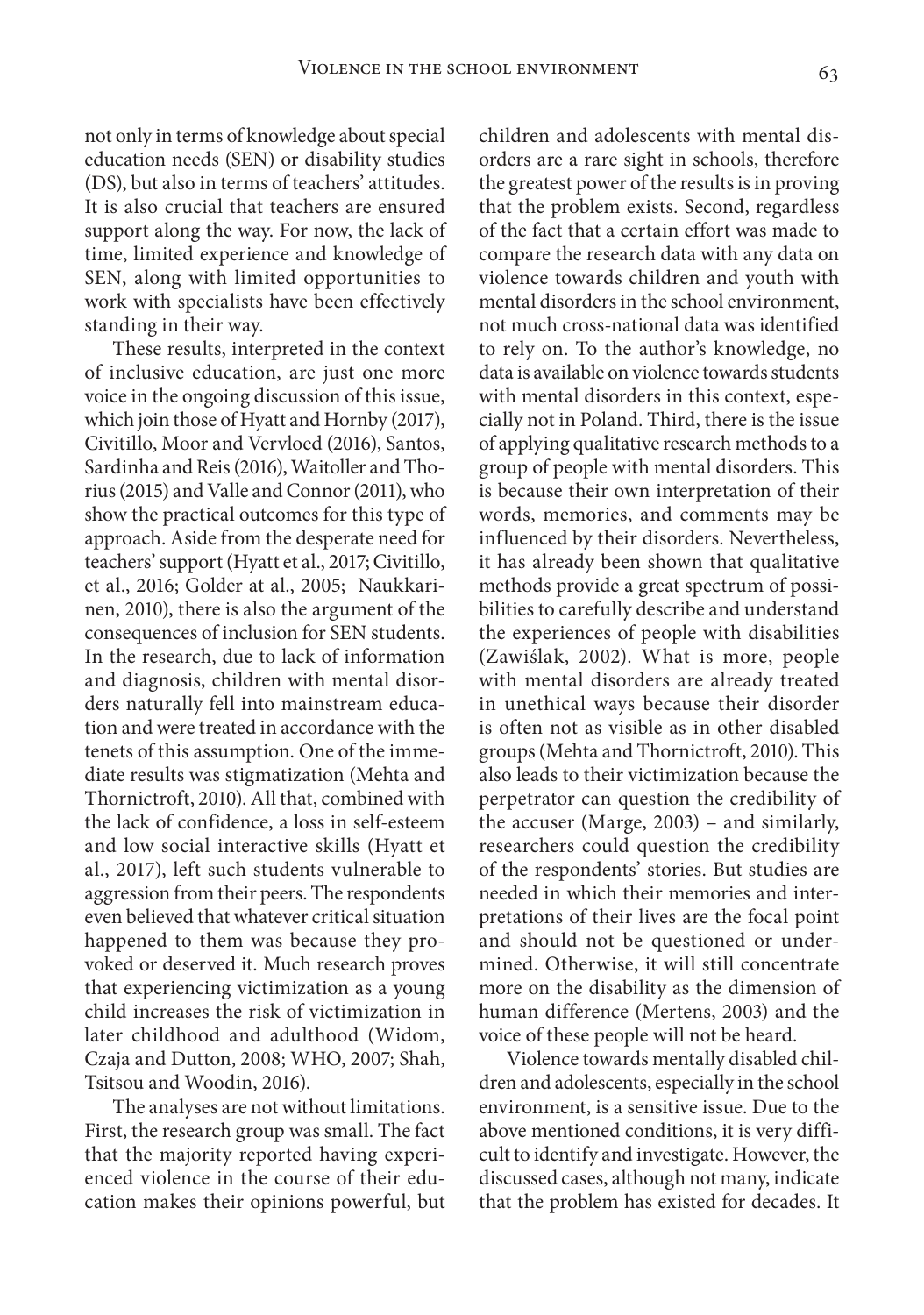definitely requires more attention in further research on disabilities, mental disorders and the school environment.

# **References**

- Auerbach, R. P., Alonso, J., Axinn, W. G., Cuijpers, P., Ebert, D. D., Green, J. G., et al. (2016). Mental disorders among college students in the World Health Organization World Mental Health Surveys. *Psychological Medicine, 46*(14), 2955– 2970. doi: 10.1017/S0033291716001665
- Borschmann, R. and Patton, G. C. (2018). The outcomes of adolescent mental disorders. [Editorial]. *Acta Psychiatrica Scandinavica, 137*, 3–5. doi: 10.1111/acps.12833
- Civitillo, S. Moor, J. M. and Vervloed, M. P. (2016). Pre‐service teachers' beliefs about inclusive education in the Netherlands: An exploratory study. *Support for Learning, 31*(2), 104–121. doi:10.1111/1467-9604.12119
- Cosier, M., and Pearson, H. (2016). Can We Talk? The Underdeveloped Dialogue Between Teacher Education and Disability Studies. *Comprehensive Psychology, 6*(1), 1–10.
- Ferguson, P. (2006). *Infusing Disability Studies into the General Curriculum.* Tempe, Arizona: National Institute on Urban School Improvement.
- Goodley, D. and Runswick-Cole, K. (2011). The violence of disablism. *Sociology of Health & Illness, 33*(4), 602–617. doi: 10.1111/j.1467- 9566.2010.01302.x
- Gulliver, A., Griffiths K. M. and Christensen, H. (2010). Perceived barriers and facilitators to mental health help-seeking in young people: a systematic review. *BMC Psychiatry, 10,* 113. doi:10.1186/1471- -244X-10-113
- Hyatt, C. and Hornby, G. (2017, August). Will UN Article 24 lead to the demise of special education or to its re-affirmation? *Support for Learning, 32*(3), 288–304. doi: 10.1111/1467- 9604.12170
- Krug, E. G., Dahlberg, L. L., Mercy, J. A., Zwi, A. B. and Lozano, R. (Eds.). (2002). *World Report on Health and Violence.* Geneva: World Health Organization.
- Marge, D. K. (Ed.). (2003). A Calling to Action: Ending Crimes of Violence against Children and Adults with Disabilities. A Report to the Nation. SUNY Upstate Medical University Department of Physical Medicine and Rehabilitation, Syracuse, NY.
- Mehta, N. and Thornictroft, G. (2010). Stigmatization of People with Mental Illness and Psychiatric Institutions. In H. Helmchen and N. Sartorious (Eds.), *International Library of Ethics, Law and the New Medicine. Ethics in Psychiatry, 45,* 11–32.
- Mertens, D. M. (2003). Mixed methods and the politics of human research: The transformativeemancipatory perspective. In A. Tashakkori and C. Teddlie (Eds.), *Handbook of Mixed Methods in Social and Behavioral Research* (pp. 135–164). Thousand Oaks, CA: Sage.
- Meyers, S. and Lester. D. (2016, May). An Attempt to Change College Students' Attitudes Toward Individuals With Disabilities. *Comprehensive Psychology, 5,* 1−7. doi: 10.1177/2165222816648076
- Namysłowska, I. (2010). *Dziecko z zaburzeniami psychotycznymi w szkole. Informacje dla pedagogów i opiekunów.* Warszawa: Osrodek Rozwoju Edukacji. ́
- Naukkarinen, A. (2010). From discrete to transformed? Developing inclusive primary school teacher education in a Finnish teacher education department. *Journal of Research in Special Educational Needs, 10*(1), 185–196. doi: 10.1111/j.1471- 3802.2010.01168.x
- Roberts, B. (2002). *Biographical Research*. Buckingham: Open University Press.
- Santos, G., Sardinha, S. and Reis, S. (2016). Relationships in Inclusive Classrooms. *Journal of Research in Special Educational Needs, 16*(S1), 950−954. doi: 10.1111/1471-3802.12238
- Shah, S., Tsitsou, L. and Woodin, S. (2016). 'I can't forget': Experiences of violence and disclosure in the childhoods of disabled women. *Childhood, 23*(4), 521−536.
- The Office of the Government Plenipotentiary for Disabled People. (2015). *Health conditions*. Retrieved from http://www.niepelnosprawni.gov. pl/art,612,health-conditions.
- Waitoller, F. R. and Thorius, K. K. (2015). Inclusive Education in USA. *Support for Learning, 30*(1)*,* 23−41. doi: 10.1111/1467-9604.12076
- Widom, C. S., Czaja, S. J. and Dutton, M. A. (2008). Childhood Victimization and Lifetime Revictimization. *Child Abuse and Neglect*, *32*(8), 785–796.
- World Health Organization Regional Office for Europe. (2007). *The Cycles of Violence: The Relationship between Childhood Maltreatment and the Risk of Later Becoming a Victim or Perpetrator of Violence: Key Facts.* Copenhagen. Copenhagen, Denmark: Author.